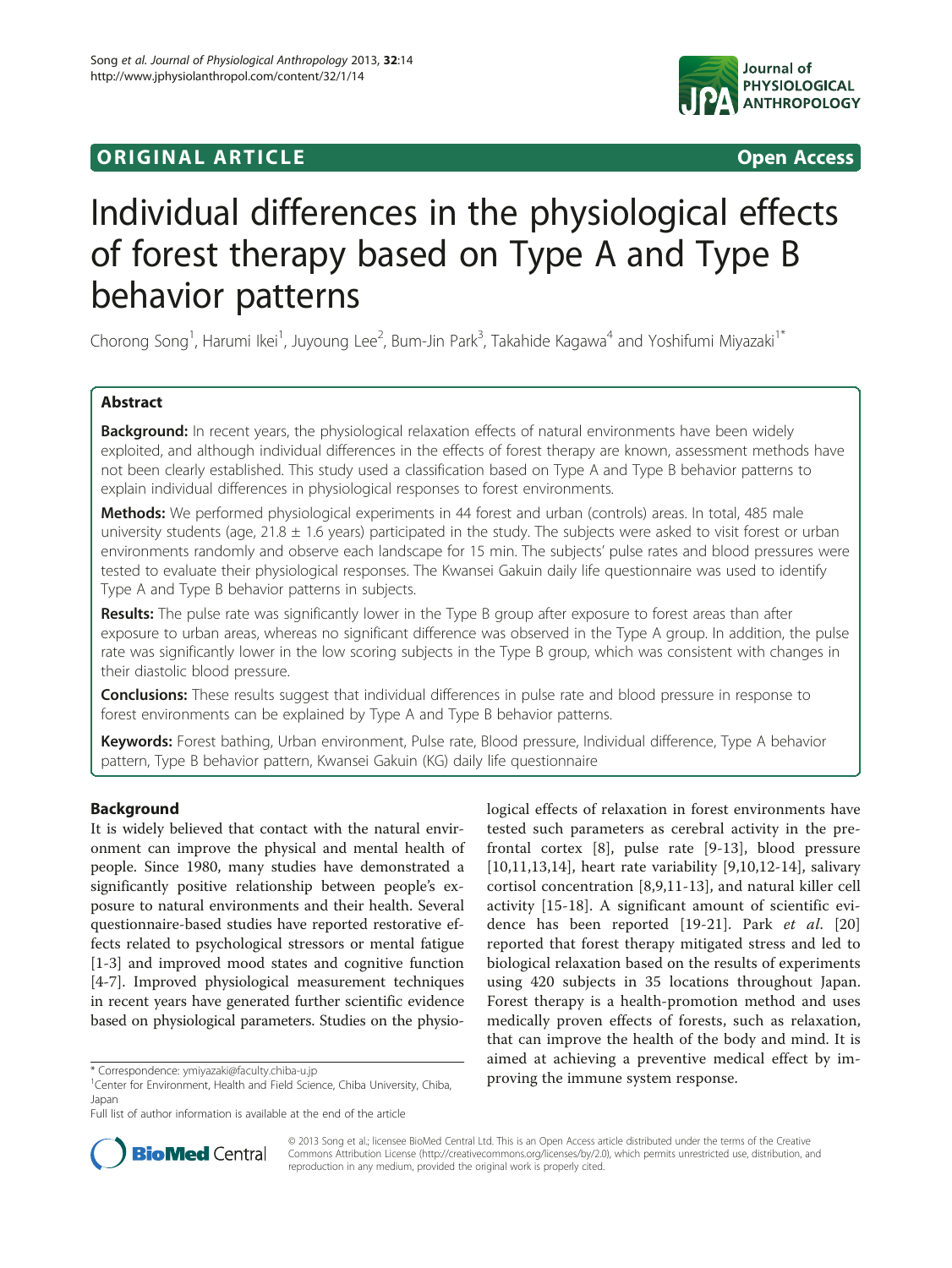However, individual differences within these effects have been noted, and this phenomenon has posed several questions in a variety of fields that must be clarified. Thus far, methods for interpreting these individual differences have not been established. Previous studies on individual differences in the generated responses have produced distinctive results for individuals with Type A and Type B behavior patterns. Type A and Type B behavior patterns were proposed by Friedman and Rosenman [[22\]](#page-5-0) on the basis of specific behavior patterns in patients with heart disease. The Type A behavior pattern can be defined as an overt behavioral syndrome related to lifestyle that is characterized by excessive competitiveness, striving for achievement, aggressiveness, time urgency, acceleration of common activities, restlessness, hostility, hyperalertness, explosiveness of speech amplitude, facial musculature tension, feelings of struggling against the limitations of time, and insensitivity to the environment [[23\]](#page-5-0). Type B behavior pattern is characterized by the absence of Type A characteristics. Miyazaki and Tsunetsugu [\[24\]](#page-5-0) examined individual differences in hemoglobin concentration in the prefrontal cortex when chocolate was used as a gustatory stimulus. The activities of the prefrontal cortex stimulated by chocolate significantly increased in the Type B group, whereas the Type A group showed no changes in their activities. The results showed that physiological responses in Type B and Type A subjects were significantly different. Park *et al.* [[25](#page-6-0)] investigated changes in cortisol concentration after administering a eucalyptus-flavored drink. The concentration of salivary cortisol significantly decreased after ingestion of a eucalyptus-flavored drink in the Type B group, but changes in the Type A group were statistically insignificant. Furthermore, Lee and Watanuki [[26](#page-6-0)] reported differences in the cardiovascular responses of Type A and Type B subjects after visual stimulation using displeasure-evoking images and nature video clips. However, the majority of the previous studies were laboratory experiments, which were limited by small sample sizes. It is necessary to use both laboratory experiments and field experiments with large sample sizes to assess individual differences.

Therefore, a field experimental design was used to study individual differences in the physiological effects of forest therapy based on Type A and Type B behavior patterns in a sample size of 485 subjects. Furthermore, because this study used a large sample size, we examined additional details from the classification of the Type A and Type B groups.

# Methods

# Subjects and study sites

From 2005 to 2010, we performed physiological experiments in 44 areas of Japan (Figure 1). Two study sites, a



forest and an urban environment, were selected for each of the 44 areas. Twelve male university students participated in each of the experiments (in total, 528 subjects), and no student reported a history of physical or psychiatric disorder. Of these, we were able to measure the blood pressure and pulse rate of 485 subjects  $(21.8 \pm 1.6)$ years old) for analysis. The study was performed according to the regulations of the Ethics Committee of the Center for Environment, Health, and Field Sciences, Chiba University or the Institutional Ethics Committee of the Forestry and Forest Products Research Institute in Japan.

# Measurements

A digital blood pressure monitor based on oscillometric methods (HEM1000, Omron, Japan) was used to measure the pulse rate and blood pressure (systolic and diastolic blood pressure) in the right upper arm.

We used the KG daily life questionnaire to determine Type A and Type B behavior patterns [[27](#page-6-0)]. The KG daily life questionnaire comprises 55 items (44 that determine Type A and Type B behavior patterns and 11 irrelevant or dummy questions). The subjects were asked to choose one of the three options as a reply (yes, ?, or no) for each question; with respective scores of 2, 1, or 0 for the replies. It was found that a score of <43 points indicated a Type B behavior pattern, while >44 points indicated a Type A behavior pattern.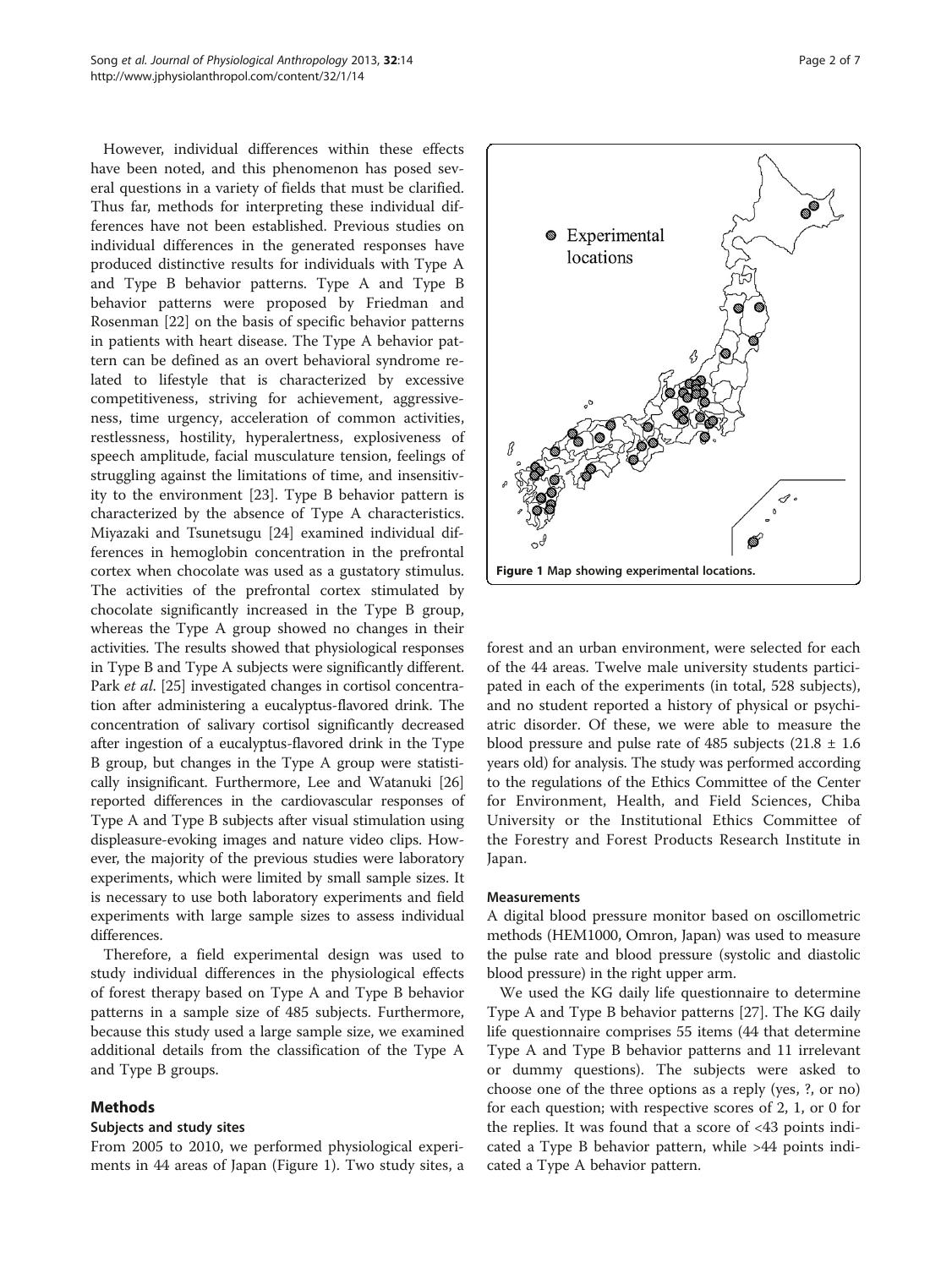## Experimental design

On the day before the experiment, the subjects were fully informed about the aims and procedures involved. After receiving a description of the experiment, the subjects signed an agreement to participate. All subjects were instructed to reside in a hotel with identical single rooms and eat the same category of food during the ongoing procedure, to minimize individual differences caused by these factors. Alcohol and tobacco were prohibited, and caffeine consumption was controlled. After orientation, the subjects visited and previewed the forest and urban study sites before commencement of the experiment. Measurement practice of the physiological indices was performed at the hotel. The subjects were asked to complete the KG daily life questionnaire in their individual rooms after dinner.

Twelve subjects were randomly assigned to the forest or urban environment groups for each of the 44 areas, to eliminate the ordering effect. On the first day of the experiments, six subjects were sent to a forest site, and the other six subjects were sent to an urban site. On the second day, the sites were interchanged. After arriving at the site, each subject was asked to sit on a chair and view the landscape (the forest or urban environment) for a period of 15 min in the afternoon. Figure 2 shows examples of two experimental viewing areas. Physiological measurements were recorded before and after viewing. We measured each physiological index three times; mean values were used for comparative purposes.

#### Data analysis

We used the differences in the physiological values, i.e., 'postviewing' minus 'previewing', to determine the change in the physiological response to viewing. The response data from forest and urban environments were compared between Type B and Type A subject groups and between four subgroups, which were obtained by dividing each of the Type A and Type B subject groups according to their KG daily life questionnaire scores. We divided each group according to the median. The below-median Type B subgroup ( $N = 252$ ) was the low scoring Type B subgroup ( $N = 126$ ), and the abovemedian Type B subgroup was the high scoring Type B subgroup ( $N = 126$ ). The Type A group was subdivided in the same way.

A two-way repeated measures analysis of variance (ANOVA) with one between-subjects factor (that is, Type A or B behavior pattern with two or four levels) and one within-subjects factor (that is, environment with two levels) was performed, to determine whether the individual responses to the two environments differed significantly with respect to the Type A and Type B behavior patterns. Furthermore, a simple effect test with Bonferroni correction was performed for the post-hoc



Figure 2 An example of experimental landscapes in the experimental area. Top: Forest area, Bottom: Urban area.

analysis. SPSS 20.0 (SPSS Inc., Chicago, IL, USA) was used to perform statistical analysis of the physiological data. In all cases, values of  $P < 0.05$  were considered to indicate statistical significance.

# **Results**

The distribution of the KG questionnaire scores is shown in Figure 3. Based on the scores in the KG daily

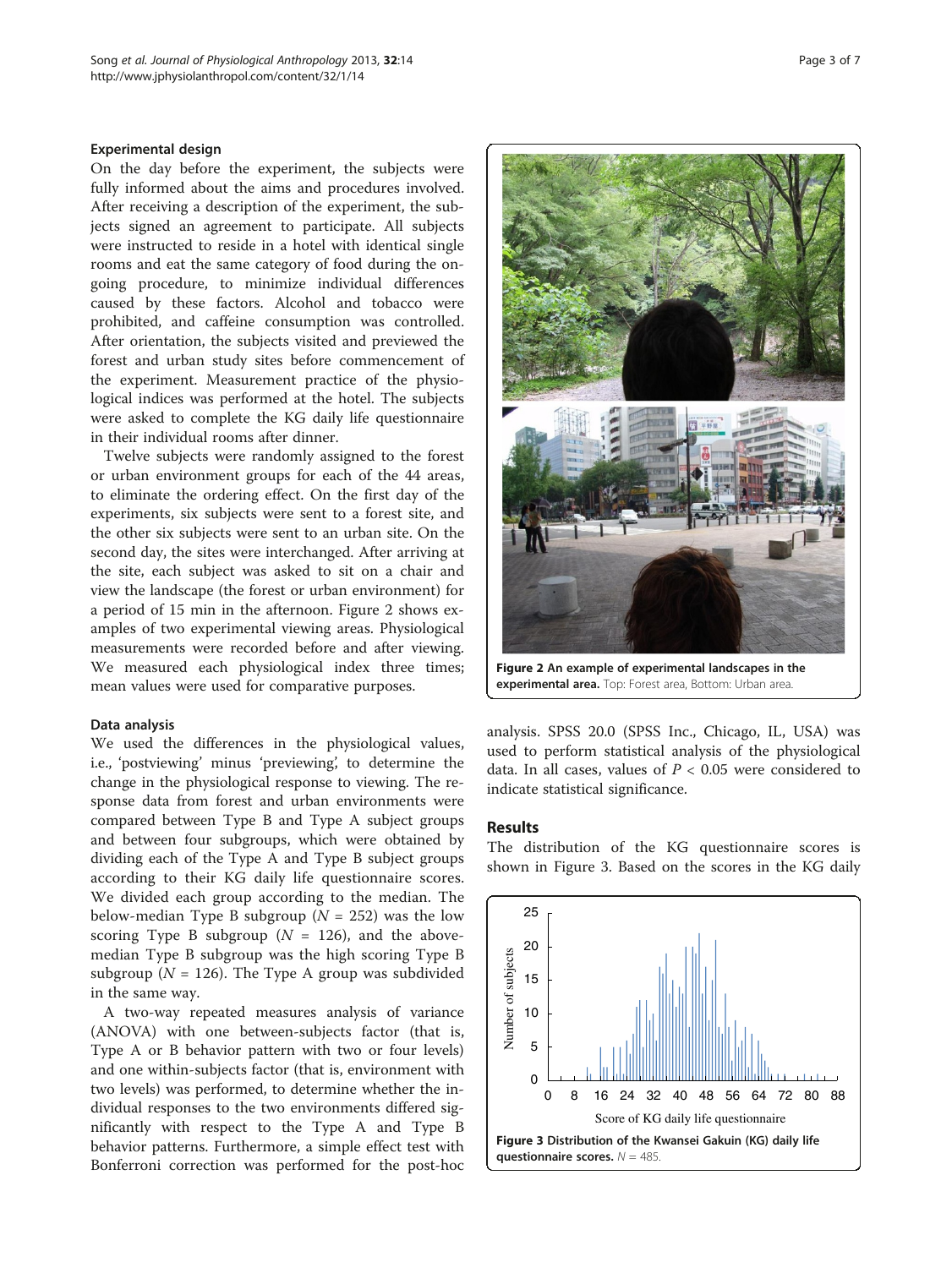life questionnaire, we divided the subjects into Type B group (12 to 43 points,  $N = 252$ ) or Type A group (44 to 82 points,  $N = 233$ ). Figure 4 shows a comparison of the changes in the pulse rates of Type B and Type A subjects. The ANOVA showed a significant main effect for the environment  $[F (1,483) = 5.720, P < 0.05]$  and environment  $\times$  the behavior pattern interaction [F (1,483) = 4.464,  $P < 0.05$ , which indicated that the pulse rates were changed by the environment and that the differences in the pulse rates for the forest environment and urban environment depended on the subject's behavior type (i.e., Type A or Type B behavior pattern). The simple main effect of the difference between the two environments was significant in the Type B subject group  $(P < 0.01)$ . For this group, viewing a forest environment decreased the pulse rate by 2.5 beats/min (from 65.7 beats/min to 63.2 beats/min); this was significantly lower than the change after viewing an urban environment. However, the results for Type A subjects exhibited no significant differences between the forest and urban environments.

In addition, we analyzed four subgroups, which were obtained by dividing each of the two Type A and Type B subject groups on the basis of the scores of the KG daily life questionnaire. Figure 5 shows a comparison of changes in the pulse rates of the four subgroups. The ANOVA detected a significant main effect for the environment  $[F (1,481) = 5.428, P < 0.05]$  and a trend in the environment  $\times$  the behavior pattern interaction  $[F (3,481) = 2.121, P = 0.097]$ , which indicated that the pulse rates for the environment and forest and urban environments varied among the four subgroups. The simple main effect of the difference between the two environments was significant in the low scoring Type B subgroup (12 to 35 points,  $N = 126$ ,  $P < 0.01$ ). The low scoring Type B subgroup exhibited a significant reduc-





tion of 1.7 beats/min after the subjects were exposed to the forest area compared with the pulse rate of the subjects after exposure to urban areas. In the other three subgroups (high scoring Type B subjects: 35 to 43 points,  $N = 126$ ; low scoring Type A subjects: 44 to 50 points,  $N = 116$ ; and high scoring Type A subjects: 51 to 82 points,  $N = 117$ ), differences in the pulse rates on exposure to the forest and urban areas were statistically insignificant.

Analysis of diastolic blood pressure showed no significant difference between the forest and urban environments compared with: the Type B subject group (12 to 43 points,  $N = 243$ ) and Type A subject group (44 to 82) points,  $N = 232$ ); however, ANOVA of the four subgroups, which were obtained by dividing each of the two Type A and Type B subject groups on the basis of the scores in the KG daily life questionnaire, showed a trend in the environment  $\times$  the behavior pattern interaction [ $F$  $(3,471) = 2.457$ ,  $P = 0.062$ , which suggested that there were differences in the diastolic blood pressure for the forest environment and urban environments in the four subgroups (Figure [6\)](#page-4-0). The simple main effect of the difference in the diastolic blood pressure between the two environments was significant in the low scoring Type B subgroup (12 to 34 points,  $N = 121$ ,  $P < 0.05$ ). The low scoring Type B subgroup exhibited a more significant reduction for forest environments than for urban environments. In the other three subgroups (high scoring Type B subjects: 35 to 43 points,  $N = 122$ ; low scoring Type A subjects: 44 to 50 points,  $N = 116$ ; and high scoring Type A subjects: 51 to 82 points,  $N = 116$ ), there was no significant difference in the forest and urban environments.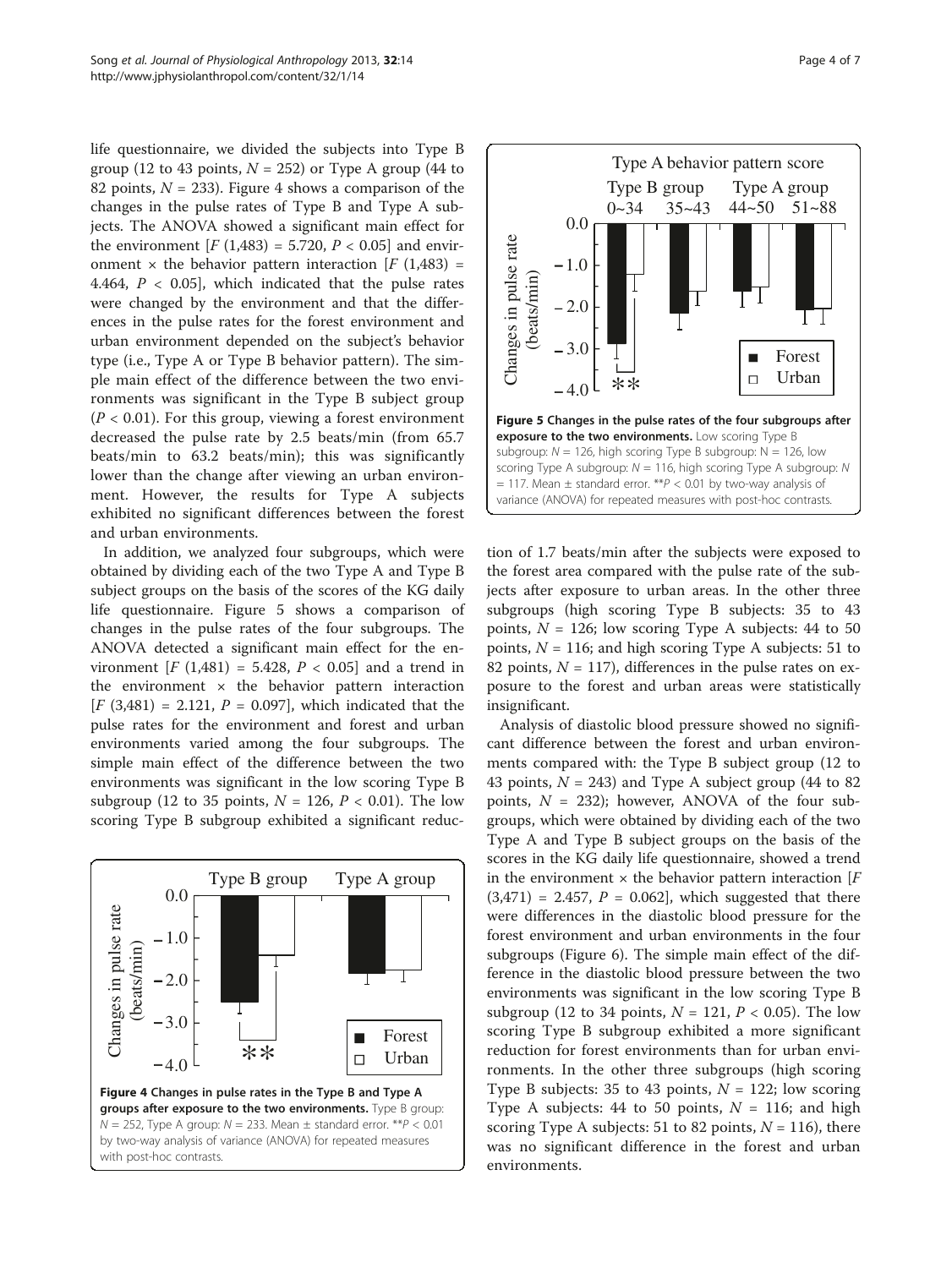<span id="page-4-0"></span>

# Discussion

In this study, we aimed to elucidate individual differences in the physiological response to forest therapy by evaluating changes in the pulse rates and blood pressures in 485 subjects after forest therapy in field experiments, in which individuals were classified as having a Type A or Type B behavior pattern. The results showed that there was a significant reduction in the pulse rate after viewing forest scenes compared with that found after viewing urban areas, and that the reduction was related to the subject's behavior pattern.

The reductions in the pulse rate and blood pressure after viewing the forest for 15 min confirmed that forest therapy induced a relaxed state. Although we only used blood pressure and pulse rate data in this study to examine the individual difference, previous studies that have used various physiological indexes have been reported. According to previous studies, staying in a forest also suppressed sympathetic nervous activity [[10,12-14\]](#page-5-0), increased parasympathetic nervous activity [[9,10,12-14](#page-5-0)], decreased cortisol level [\[8,9,11](#page-5-0)-[13\]](#page-5-0), and reduced cerebral blood flow in the prefrontal cortex [\[8\]](#page-5-0). It has been suggested that human beings are more relaxed in forest environments. Thus, we considered that the reduced pulse rate and blood pressure in the present study reflected a relaxed physiological state. Classification into Type A and Type B subjects showed that the pulse rate reduction was significant in the Type B group; however, there was no significant difference in the Type A group. Thus, the differences in the physiological effects of forest therapy were only present in the subjects with the Type B

behavior pattern. When all of the subjects were divided into four subgroups, there was only a significant decrease in the low scoring group of Type B subjects.

The Type A behavior pattern can be defined as an overt behavioral syndrome related to lifestyle, which is characterized by excessive competitiveness, striving for achievement, aggressiveness, time urgency, restlessness, hostility, feelings of struggling against the limitations of time, and insensitivity to the environment [\[23](#page-5-0)]. The Type A behavior pattern is also known to be linked to patients with heart disease. Therefore, previous studies of the Type A behavior pattern have primarily investigated increases in stress-related conditions related to sympathetic activity in Type A individuals. In general, the heart rate and systolic blood pressure of Type A individuals increased more than those of Type B individuals under stressful conditions [\[28\]](#page-6-0), and muscular vasodilation and secretion of norepinephrine, epinephrine, and cortisol were more pronounced in Type A individuals [\[29,30](#page-6-0)]. Dembroski et al. [[31\]](#page-6-0) also reported that stressed Type A individuals exhibited a higher response in their sympathetic activity than Type B individuals, and Oishi et al. [[32\]](#page-6-0) suggested that stressors do not affect the parasympathetic activity in Type A individuals.

We observed that the pulse rate and blood pressure were significantly reduced in the Type B group after forest therapy but that there were no differences in the Type A group. This result is consistent with the findings of previous studies that investigated the Type A behavior pattern response to natural stimulation. Lee et al. [[33](#page-6-0)] examined the correlation between the Type A behavior pattern and changes in systolic blood pressure after walking in a forest environment for 14 min. The systolic blood pressure was reduced in the Type B group, whereas it increased in the Type A group. Park et al. [[25\]](#page-6-0) investigated changes in the cortisol concentration in response to a eucalyptus-flavored drink. The cortisol levels were significantly reduced in the Type B group, whereas there were no changes in the Type A group. Miyazaki and Tsunetsugu [[24](#page-5-0)] investigated the response of hemoglobin concentration changes in the prefrontal cortex to gustatory chocolate stimuli. There was a significant change in the Type B group, but no changes were observed in the Type A group. These studies also revealed that Type B subjects exhibited a more profound change in response to exposure to natural stimuli than Type A subjects, which agreed with our findings. However, the reasons for a higher response in the Type B group, particularly in the low scoring subgroup of Type B subjects, are currently unknown. Several previous studies have detected an increase in the sympathetic activity of Type A individuals under stressed states. However, forest therapy aimed to enhance parasympathetic activity [\[9,10,12](#page-5-0)-[14,17\]](#page-5-0); thus, our results may require a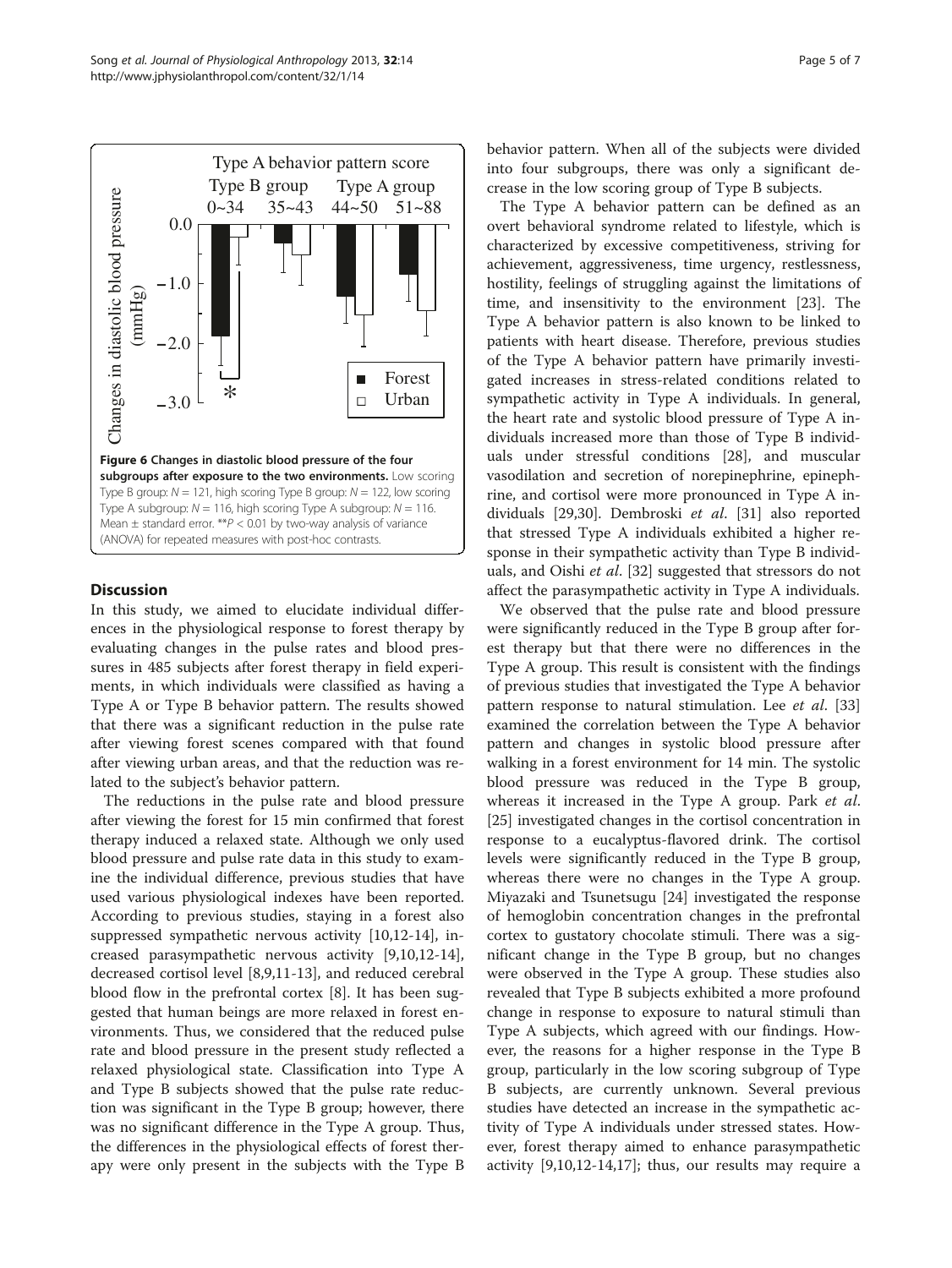<span id="page-5-0"></span>different explanation from that given in previous studies. A possible future research area would be to investigate the mechanism of the physiological reaction in Type A and Type B individuals.

This study used forest therapy to evaluate the effects of physiological relaxation in a large sample of 485 subjects and detected individual differences in the relaxation effects, particularly in the subjects who exhibited a Type B behavior pattern. We suggest that the results of this study may help to elucidate physiological polymorphism, which is an important concept in physiological anthropology. However, this study was limited to men in their 20s; thus, verification of our results using subjects with different attributes is necessary.

# Conclusions

The pulse rate was significantly lowered by forest therapy, and the level of the reduction varied depending on whether the subjects exhibited a Type A or Type B behavior pattern. Individual differences related to changes in pulse rate and diastolic blood pressure after forest therapy were related to the Type A and Type B behavior patterns.

#### Abbreviations

ANOVA: Analysis of variance; KG: Kwansei Gakuin.

#### Competing interests

The authors declare that they have no competing interests.

## Authors' contributions

CS carried out data acquisition, statistical analysis, interpretation of the results, and manuscript preparation. HI, JL, and BP were involved with the acquisition and interpretation of data. TK designed the study and was involved with data acquisition. YM had an important a role in the overall performance of this research, particularly experimental design, data acquisition, and manuscript preparation. All authors contributed to the preparation and are responsible for the final editing and approval of the manuscript.

#### Acknowledgements

This study was supported partially by a Grant-in-Aid for Scientific Research (S: 16107007) from The Ministry of Education, Culture, Sports, Science, and Technology (MEXT).

#### Author details

<sup>1</sup>Center for Environment, Health and Field Science, Chiba University, Chiba, Japan. <sup>2</sup>Korea Forest Service, Daejeon, Korea. <sup>3</sup>Depart of Environment & Forest Resources, Chungnam National University, Daejeon, Korea. <sup>4</sup>Forestry and Forest Products Research Institute, Ibaraki, Japan.

#### Received: 5 March 2013 Accepted: 24 September 2013 Published: 2 October 2013

#### References

- Kaplan R, Kaplan S: The Experience of Nature: A Psychological Perspective. New York: Cambridge University Press; 1989.
- 2. Ulrich RS: View through a window may influence recovery from surgery. Science 1984, 224:420–421.
- 3. Ulrich RS, Simons RF, Losito BD, Fiorito E, Miles MA, Zelson M: Stress recovery during exposure to natural and urban environments. J Environ Psychol 1991, 11:201–230.
- 4. Park BJ, Furuya K, Kasetani T, Takayama N, Kagawa T, Miyazaki Y: Relationship between psychological responses and physical environments in forest settings. Landsc Urban Plan 2011, 102:24–32.
- 5. van den Berg AE, Koole SL, van der Wulp NY: Environment preference and restoration: (how) are they related? J Environ Psychol 2003, 23:135–146.
- 6. Shin WS, Yeoun PS, Yoo RW, Shin CS: Forest experience and psychological health benefits: the state of the art and future prospect in Korea. Environ Health Prev Med 2010, 15:38–47.
- 7. Shin WS, Shin CS, Yeoun PS, Kim JJ: The influence of interaction with forest on cognitive function. Scan J Forest Res 2011, 26:595-598.
- 8. Park BJ, Tsunetsugu Y, Kasetani T, Hirano H, Kagawa T, Sato M, Miyazaki Y: Physiological effects of Shinrin-yoku (taking in the atmosphere of the forest) - using salivary cortisol and cerebral activity as indicators. J Physiol Anthropol 2007, 26:123–128.
- Park BJ, Tsunetsugu Y, Ishii H, Furuhashi S, Hirano H, Kagawa T, Miyazaki Y: Physiological effects of Shinrin-yoku (taking in the atmosphere of the forest) in a mixed forest in Shinano Town, Japan. Scan J Forest Res 2008, 23:278-283.
- 10. Park BJ, Tsunetsugu Y, Kasetani T, Morikawa T, Kagawa T, Miyazaki Y: Physiological effects of forest recreation in a young conifer forest in Hinokage town, Japan. Silva Fenn 2009, 43:291–301.
- 11. Lee J, Park BJ, Tsunetsugu Y, Kagawa T, Miyazaki Y: Restorative effects of viewing real forest landscapes, based on a comparison with urban landscapes. Scand J Forest Res 2009, 24:227–234.
- 12. Lee J, Park BJ, Tsunetsugu Y, Ohira T, Kagawa T, Miyazaki Y: Effect of forest bathing on physiological and psychological responses in young Japanese male subjects. Public Health 2011, 125:93-100
- 13. Tsunetsugu Y, Park BJ, Ishii H, Hirano H, Kagawa T, Miyazaki Y: Physiological effects of Shinrin-yoku (taking in the atmosphere of the forest) in an old-growth broadleaf forest in Yamagata prefecture, Japan. J Physiol Anthropol 2007, 26:135–142.
- 14. Tsunetsugu Y, Lee J, Park BJ, Tyrvainen L, Kagawa T, Miyazaki Y: Physiological and psychological effects of viewing urban forest landscapes assessed by multiple measurement. Landsc Urban Plan 2013, 113:90–93.
- 15. Li Q, Morimoto K, Nakadai A, Inagaki H, Katsumata M, Shimizu T, Hirata Y, Hirata K, Suzuki H, Miyazaki Y, Kagawa T, Koyama Y, Ohira T, Takayama N, Krensky AM, Kawada T: Forest bathing enhances human natural killer activity and expression of anti-cancer proteins. Int J Immunopathol Pharmacol 2007, 20:3–8.
- 16. Li Q, Morimoto K, Kobayashi M, Inagaki H, Katsumata M, Hirata Y, Hirata K, Suzuki H, Li YJ, Wakayama Y, Kawada T, Park BJ, Ohira T, Matsui N, Kagawa T, Miyazaki Y, Krensky AM: Visiting a forest, but not a city, increases human natural killer activity and expression of anti-cancer proteins. Int J Immunopathol Pharmacol 2008, 21:117–127.
- 17. Li Q, Morimoto K, Kobayashi M, Inagaki H, Katsumata M, Hirata Y, Hirata K, Shimizu T, Li YJ, Wakayama Y, Kawada T, Ohira T, Takayama N, Kagawa T, Miyazaki Y: A forest bathing trip increases human natural killer activity and expression of anti-cancer proteins in female subjects. J Biol Regul Homeost Agents 2008, 22:45–55.
- 18. Li Q, Kobayashi M, Wakayama Y, Inagaki H, Katsumata M, Hirata Y, Hirata K, Shimizu T, Kawada T, Ohira T, Park BJ, Kagawa T, Miyazaki Y: Effect of phytoncide from trees on human natural killer cell function. Int J Immunopathol Pharmacol 2009, 22:951–959.
- 19. Park BJ, Tsunetsugu Y, Kasetani T, Kagawa T, Miyazaki Y: The physiological effects of Sinrin-yoku (taking in the forest atmosphere or forest bathing): evidence from field experiments in 24 forests across Japan. Environ Health Prevent Med 2010, 15:18–26.
- 20. Park BJ, Tsunetsugu Y, Lee J, Kagawa T, Miyazaki Y: Effect of the forest environment on physiological relaxation using the results of field tests at 35 sites throughout Japan. In Forest Medicine. Edited by Li Q. New York: Nova Science Publishers; 2012:55–65.
- 21. Tsunetsugu Y, Park BJ, Miyazaki Y: Trends in research related to 'Shinrinyoku' (taking in the forest atmosphere or forest bathing) in Japan. Environ Health Prevent Med 2010, 15:27–37.
- 22. Friedman M, Rosenman RH: Type A Behavior and Your Heart. New York: Knopf Press; 1974.
- 23. Jenkins CD, Rosenman RH, Zyzanski SJ: Prediction of clinical coronary heart disease by a test for the coronary-prone behavior pattern. N Engl J Med 1974, 290:1271–1275.
- 24. Miyazaki Y, Tsunetsugu Y: A tentative proposal on physiological polymorphism and its experimental approaches. J Physiol Anthropol Appl Human Sci 2005, 24:297–300.